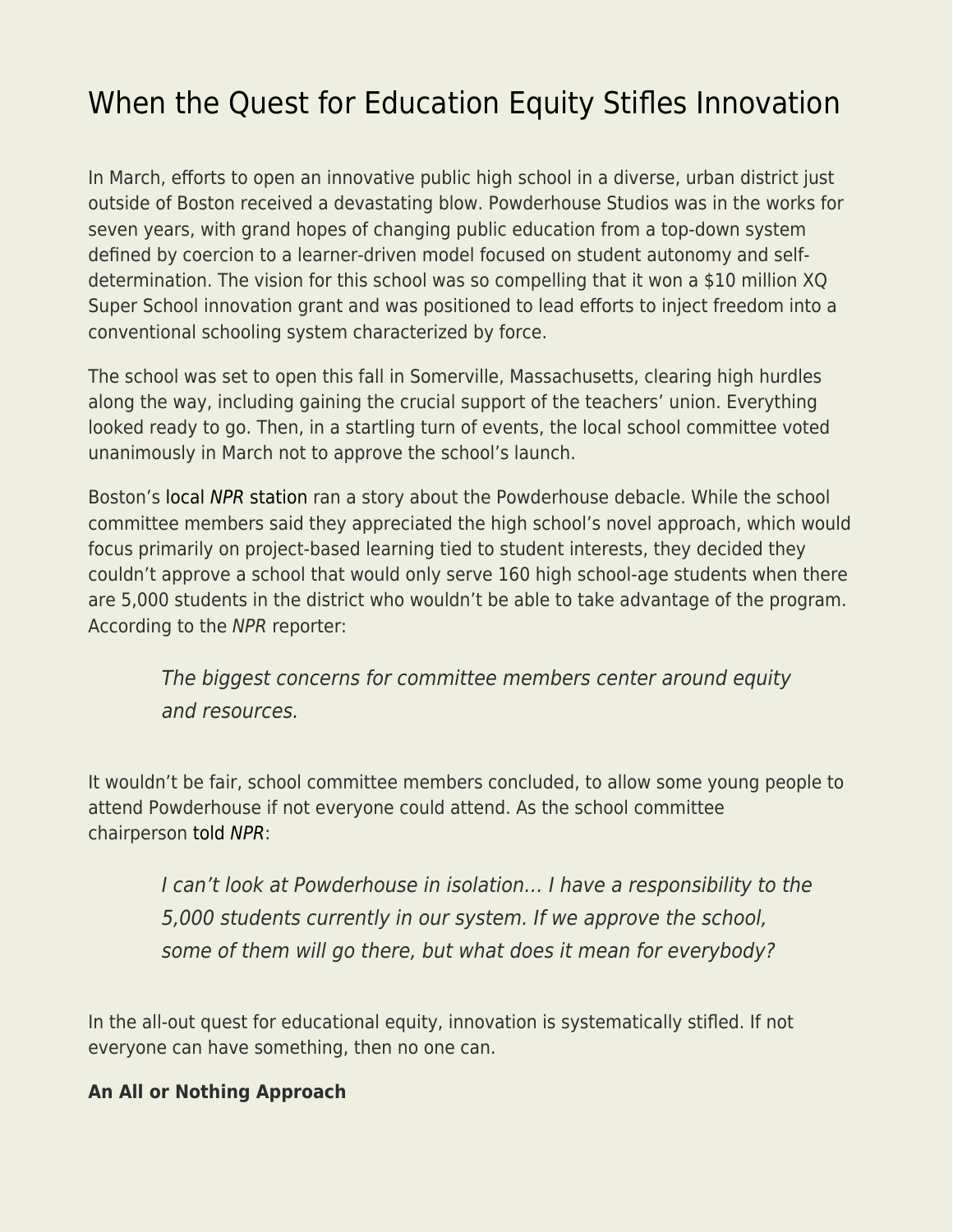Just imagine if Motorola had the same perspective regarding [its invention](https://info.fee.org/e2t/c/*VRG7Sl2wQjd6W5LFzwy4QZ1qr0/*N34YPSrl_N_8W94N3rJ2d5zFv0/5/f18dQhb0SnG-2gBtWmW7nJ-r75HKBTpW243DSG58ySj1Mt3Y5zQPBfvW5q9cPw8yynB4W8xVv583NpJMvN3GCS01TGDy9W8TsFjc92Wg86W7lZGtl7B2b-VW7w5cw62J6FTRW7lcyxN6Gt3ZmW58R2pq1GlVNbW7BQPtS4hwnXnVjlq4P7vQ-cxW6xhy6d1HrlnFW548GrJ5lKvt_N5420y5JVPWsW2xXwfB8q-VL4W64C80P1lRb4_TqqbT2VV4BZW5STR-N5K_zXKW3lj2tv3blhRkW3YTtHZ2-syJ8W3nb1BP5QwsJLW5Ddpfx8vwX66W3STTsg39vlWKN3zzhGcZ4CCxW5pgF3K3hNRLpN3y8W0PLH6cvW8GRgz_5mdlZxW8qzh1y8yyNf8VW2LlR42TB6vVMjVxF3CyH00W8zmPWR5gWZ5RW3Mpt3q3D8WyvW5rT8vz3K75WqW3JhPl-42ktqtF6bLRTwkWYGVcZLWR86l4pCW6cgXv45r-2H-W5JZNXW9dZNNQW57MkPF79-ynDN7Nrz9cd8y6qW1QN_nG640r_lW8S2tKf56fnbrVR_T658rxLy3W56njVp1Hw9YvW3bGkNX73Q0vRV1-BXT4F_Gqt102) of the first cell phone. Imagine if company leaders (or politicians!) said: "We can't manufacture these mobile phones because not everyone will have access to them and therefore no one should." Fortunately, manufacturers didn't pay attention to equity, and as a result, [over](https://info.fee.org/e2t/c/*VRG7Sl2wQjd6W5LFzwy4QZ1qr0/*W7VGDmS2d-mG5W4B4Wvq8vtsyg0/5/f18dQhb0S1Wb73FkvWV12cQB57L4brW7jQtwJ6sztt0N1XkmV8Ch6-wW361nPk28Sc0DW1ZwrYl6-lsG8W86CNnS5Q-dYtW5HRThq8NR6bQW4Phnr51LHBHRW2vmblg2jz1f5W89LW9v4DlsB4W2hvRlD4wZd3YW4wYmKf47PZVWW6QPtDd3Mtd48W62kYbQ1NSZDcW4WyGb22nvk9wW7nR_r-4d-GGZW5Cykg01Hj20JW5jCNp72P1gLPVG2-Jz1NR9cPN48gx8F24w-gW8g7dKl1TNmpLW1jhP7y1cjb2TMBWd7Ppwbr6W3fGc1n58X8F8W2C5kWy2Pd2jfW4CCHwG8_FfNbW548RJT5y5zkPVXs7m954p7B3W4P3KyB1BnmZ-W61PMVf7TB2clW7kwsC39bC_YFW5vwPNP1lVQskW6VpwyZ3RBYytW49PqtR7Q8-MfW69GPjy74FbQXW6vjNDB87KDtPW8S6_Yy87-GYpW1NSSNL6PLswSW78g2BY7yJbLyW7HkkWr67r1xmW5JWJsL2TM0lSVBjBsv13lvWTVJlq4R7ND_DdW72L6CS68w8FZW5sxhvD19LD_yW6ZnWCS143m2QW3S8qlZ9j-y7KMv8JnnxycLrW6wlT344YS0C8W1N2hSD3bkpQhW9f8-T87VNxLyW70Bywr6_tp2_W2dltJS8hZ7GfW8Jj9_k336TS7W7TQm6X9k7R0qf6PbHb502) [five billion people](https://info.fee.org/e2t/c/*VRG7Sl2wQjd6W5LFzwy4QZ1qr0/*W7VGDmS2d-mG5W4B4Wvq8vtsyg0/5/f18dQhb0S1Wb73FkvWV12cQB57L4brW7jQtwJ6sztt0N1XkmV8Ch6-wW361nPk28Sc0DW1ZwrYl6-lsG8W86CNnS5Q-dYtW5HRThq8NR6bQW4Phnr51LHBHRW2vmblg2jz1f5W89LW9v4DlsB4W2hvRlD4wZd3YW4wYmKf47PZVWW6QPtDd3Mtd48W62kYbQ1NSZDcW4WyGb22nvk9wW7nR_r-4d-GGZW5Cykg01Hj20JW5jCNp72P1gLPVG2-Jz1NR9cPN48gx8F24w-gW8g7dKl1TNmpLW1jhP7y1cjb2TMBWd7Ppwbr6W3fGc1n58X8F8W2C5kWy2Pd2jfW4CCHwG8_FfNbW548RJT5y5zkPVXs7m954p7B3W4P3KyB1BnmZ-W61PMVf7TB2clW7kwsC39bC_YFW5vwPNP1lVQskW6VpwyZ3RBYytW49PqtR7Q8-MfW69GPjy74FbQXW6vjNDB87KDtPW8S6_Yy87-GYpW1NSSNL6PLswSW78g2BY7yJbLyW7HkkWr67r1xmW5JWJsL2TM0lSVBjBsv13lvWTVJlq4R7ND_DdW72L6CS68w8FZW5sxhvD19LD_yW6ZnWCS143m2QW3S8qlZ9j-y7KMv8JnnxycLrW6wlT344YS0C8W1N2hSD3bkpQhW9f8-T87VNxLyW70Bywr6_tp2_W2dltJS8hZ7GfW8Jj9_k336TS7W7TQm6X9k7R0qf6PbHb502) around the world now have a cell phone. Five. billion. people.

At first, cell phones were incredibly expensive and only a few people could own them, but thanks to the power of innovation and the timeless laws of supply and demand, the costs of cell phones dropped dramatically—even as their features became more state-of-the-art. This is how innovation works in the marketplace—when it is not halted by government central planners who think they know what is best and most "equitable."

I wrote about Powderhouse in [Unschooled](https://info.fee.org/e2t/c/*VRG7Sl2wQjd6W5LFzwy4QZ1qr0/*N24s_HDVfRYSN13zDc21yzl10/5/f18dQhb0SmhT9c-lTnW9htZXT1mTkZBW35v1Pr1Z07RCW1W-LCK1N8Jp2W2-swY862X7vTW3sR1cF5HwyYrW66Hlvw6fFBlVW5L0pmt5RTjp4W10vN8h5_r67MW5G3ch-8ljsXgW8r3ZrL8rCLyyW8sYvB45sNpMcW1nPk9C8s3dk9VV7VyG63JprJN5G1TjvXwWkQW1144sL5wL96LW1sL3M03MybvyN6RqXRTZvDkbM5lH9z6CPWzN4XyQ-nPZT_rN2yJF1WYT2jkW6P4lCX3WdlNHW6Pkt_V62_rWzW4MW8X34r1D5mW6Hz4X84f434kW3NnV4F1nJpwvW26pdfj35y0P-W95SS5b5C4z2XW29Cpjp3H0Pb7W6Q2Skg6LRR6lW4VzRd26SH4w-N2vKj3LhMGLkVPJV0l8q0k0-W6QhGnb23gRYbW4tTx6k5x-2R8W8nwqMQ5_M7SRVWxS4V65Kh6wN5G23xl9kWHpVSzjhh60Nkq5VPs-vg26W5dBW62dblL5vD3d-W12mv4D3X-x4kW91C_Xj73QsnmW1d5pgb5szJk1N20ZPb8QL5NmN96R57RYnPJVW50SFms69NH1nVsk4dR3BBrg6W2RVzwL8j_4y5VXmSvg1F18L0N7wZChtVFMVpW3k1Rsx6ml62FN4Pv86f5Y0kpf7Bgkjy02), before the March vote, and even then I was pessimistically hopeful. The school sounded like an ideal incubator of educational innovation, where teenagers would be responsible for designing, managing, and executing in-depth, multiyear projects leading to mastery in various subjects in a more authentic, hands-on way. There would be no assigned classes, no grades, no age-segregation, and no testing. Teachers would act as mentors and guides. The space would look more like a research lab than a school, and project mastery would ultimately be mapped back to district-wide core competency expectations.

## **Self-Directed Education**

Dreamed up by Alec Resnick, an MIT graduate inspired by social reformers like John Holt (a teacher who coined the term "unschooling" in 1977) and Ivan Illich, who wrote Deschooling Society in 1970, Powderhouse had a bold vision to move [self-directed education](https://www.self-directed.org/) into the public sector. Resnick was also very concerned about equity and access, ensuring that students would be selected into the school by lottery and that the population would be reflective of the demographic diversity of the larger district. The new school could be a beacon for change. But then the March vote came.

This outcome shouldn't surprise us. The historical track record for innovative public schools like this one is dismal. They will sometimes succeed in launching with much fanfare and excitement and then eventually get [reabsorbed](https://www.educationnext.org/out-of-the-mainstream/) into the larger district, ultimately becoming virtually indistinguishable from other conventional schools. True educational innovation must occur outside of the public schooling system.Since its 19th-century inception, the compulsory mass schooling system has shown itself to be remarkably resistant to change. The [future](https://www.bostonglobe.com/magazine/2019/08/07/somerville-won-million-open-new-high-school-and-went-downhill-from-there/MP7qyc7EsBY8SbNl2qdz1M/story.html) of Powderhouse is unclear, but the past is often prologue.

The Powderhouse story is just the latest example of why I believe that true educational innovation must occur outside of the public schooling system. Like they did with cell phones, entrepreneurs will be the ones to create meaningful and lasting change with the